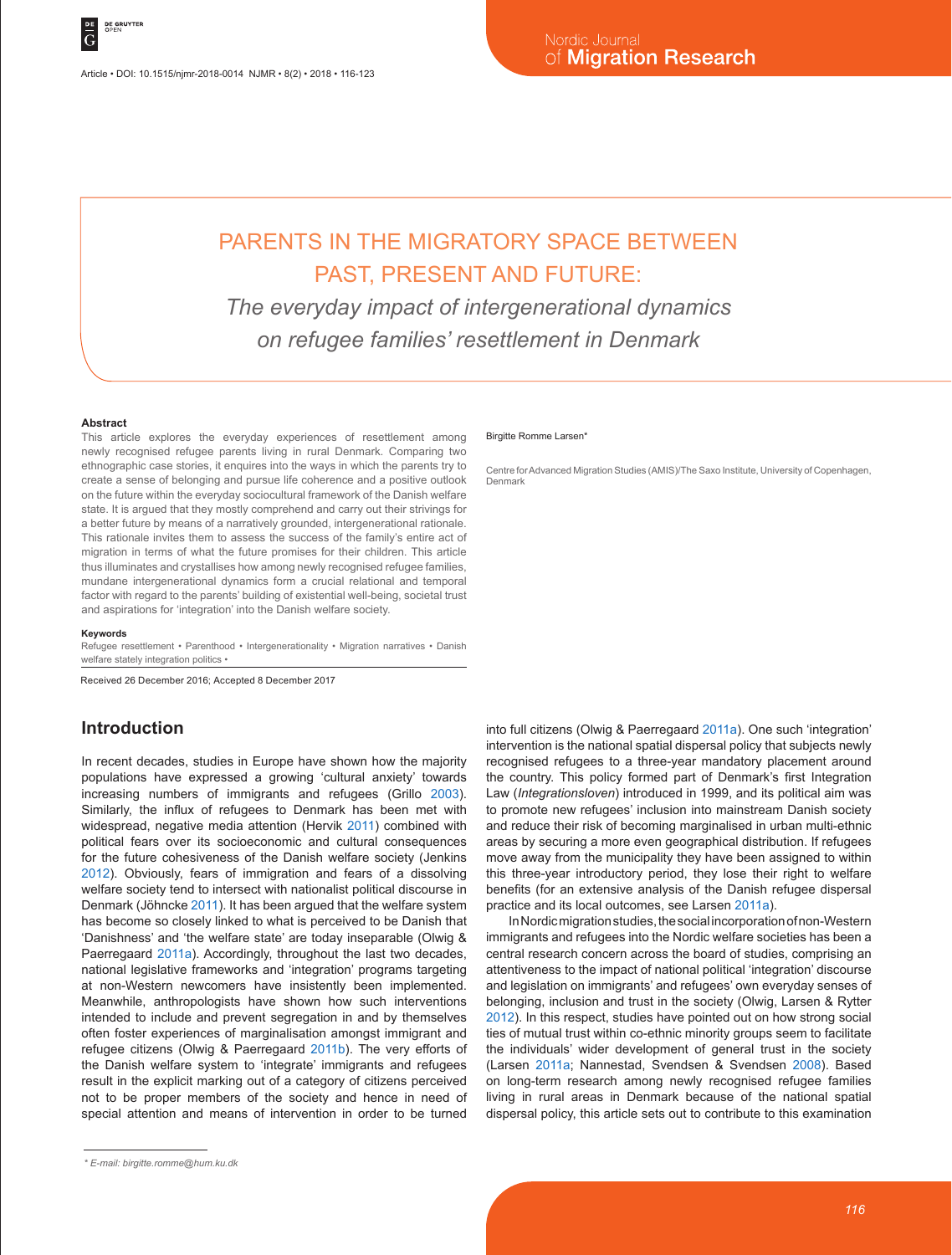of immigrants' and refugees' everyday creations of belonging and societal trust in a Nordic context. However, in so doing, I wish to move the focus from the level of the 'ethnic community' to the social institution of 'the family' by exploring how everyday intergenerational dynamics between parents and their children influence newly arrived refugee parents' creations of well-being, future hope and trust (or the opposite) in the society.

Anthropological and sociological studies in North America have shown that immigrant parents often assess and experience the family's social mobility in terms of the future prospects for their children (Foner 2009; Stepick & Stepick 2003; Waters 1999). In a Nordic context, this article explores how a similar intergenerational rationale applies to parents who have migrated as refugees and the ways in which it proves crucial to refugee families' overall settlement process. On the one hand, as regards refugee parents' everyday creations of belonging and well-being in relation to the surrounding society, seen from such an intergenerational perspective Danish studies have pointed to the importance of the capacity of the parents to transfer social capital and provide guidance to the next generation with respect to such aspects as religious practices (Pedersen 2011) and educational aspiration (Larsen 2013). On the other hand, there is a lacuna in the literature when it comes to the intergenerational dynamics pertaining to refugee parents' building of societal trust and how societal (dis-) trust reveals and transmits to the next generation in everyday life. These are crucial enquiries – not least in the case of the Nordic welfare societies, including Denmark – that have been characterised as the world's most intervening into their citizens' everyday private lives (Stenius 1997). Accordingly, the Danish welfare stately 'integration' interventions tend to interfere into the innermost private life spheres of new refugees, including family life and the intergenerational relations that it builds upon (Larsen 2011a, 2011b, 2017).

Owing to its extensive public and legislative focus on 'integration', the Danish welfare state is omnipresent in the daily lives and routines of newly recognised refugee families. This is not simply so in the sense of an intangible societal figuration but also in a very concrete sense as a sort of second 'head of family' whose authority is already woven into the very fabric of their new everyday lives (see also Larsen 2011a). This adds complexity to the individual refugee family's overall settlement process and to its members' building of belonging and trust in the society. By and large, this everyday trilateral resettlement establishment – encompassing parents, children and the welfare state system – makes newly recognised refugee parents' mundane formations of belonging and trust in the Danish society a very intricate matter that cannot, I suggest, be appreciated under the fixed heading of 'integration'. According to the categorical criteria officially formulated by Danish policy-makers, 'successful integration' and 'integration potentiality' are simply reduced to individual motivation and will. Against this background, this article sets out to analytically unpack and exemplify how intergenerational dynamics that are generated and shaped by the everyday encounter of newly arrived refugee parents, their children and the Danish welfare state prove much more influential and decisive than questions of parental intention, motivation and will alone.

Based on twelve months of ethnographic fieldwork, in 2011, I ended a research study with newly recognised refugee families of various national origins located in Danish rural areas. By interacting with five families on a daily basis in their homes and local surroundings over the course of a year, I broadly investigated how they experienced settling in and becoming part of the Danish society in the specific context of the rural communities to which they had been allocated and which, in several cases, were populated entirely by ethnic Danes. This was done through the methods of ethnographic participant observation and interviews with adults, adolescents and children. As specified, in this article, I focus on the issue of intergenerationality and its impact on the parents' senses of belonging, inclusion and trust in the Danish society.

Using comparative ethnographic cases from two refugee households, I show how the parents' everyday practices and experiences of resettlement are embedded in an overall migration story that is structured and narrated around an intergenerational axis of motion. The case stories illustrate how in Denmark the parents dream of being able to provide their children with a better and more secure future in the form of a life with schooling, education and human respect – and lack of discrimination – from the social surroundings. By drawing on narration theory by Carr (1991), which allows  $-1$ propose – for an understanding of the individual family's entire act of migrating as that of a narratively structured motion in and of itself, I analyse how the parents come to weigh its success precisely through the prospects of their wishes for the children seeming to come true or not. The specific outlook for the future, which the parents – within the everyday framework of the Danish welfare state – envision for their children, thus becomes vital to the parents' own senses of belonging, future hope and trust in the society (or the opposite). The case stories of the two households epitomize this overall analytical finding across the full sample of families involved in the research study. They have been singled out for the purpose of this article as – in comparison – they crystallize how this intergenerational rationality may foster quite converse resettlement outcomes.

#### **'Here You Really Feel Freedom': Case Story of a Palestinian Family**

I am discussing two families of which one consists of stateless Palestinians, the parents, both practicing Muslims, having been born and brought up in Lebanon. Owing to the difficult conditions for Palestinian refugees in Lebanon, the parents migrated as adolescents to Libya in the 1970s, where later they met, married and had four children. While the mother was a housewife, the father worked as a craftsman. The members of the family lived for 26 years as Palestinians in Libya without any official rights as citizens and suffered from discrimination from the host population and the, now former, Libyan regime and police on a daily basis. Eventually, they succeeded in fleeing to Denmark, where a considerable number of the mother's kin had already settled years earlier (among them, her parents and her eleven brothers and sisters who have established each their own families today).

To begin with, their applications for asylum were refused. However, as both Libya and Lebanon refused to take them back, the Danish authorities ended up granting them residence permits after having spent six years in different asylum centres in Denmark. Meanwhile, the parents had had their fifth child. The family was relocated to the small town of *Næsdal* (4,300 inhabitants) placed in a rural municipality.<sup>1</sup> According to themselves, they have never seen another Arabic family residing in Næsdal where by the beginning of the fieldwork, the family had been living for one and a half years.

The father, 48-year-old Aalim, had been traumatised. He had constant psychosomatic pains and frequently suffered from attacks of fainting and cramps, followed by hospitalisation. Owing to his condition, the father had been exempted from following the threeyear language and civic programme that is otherwise compulsory for newly recognised refugees in Denmark. The mother, 40-yearold Rabah, had also been exempted, as she was classed as retired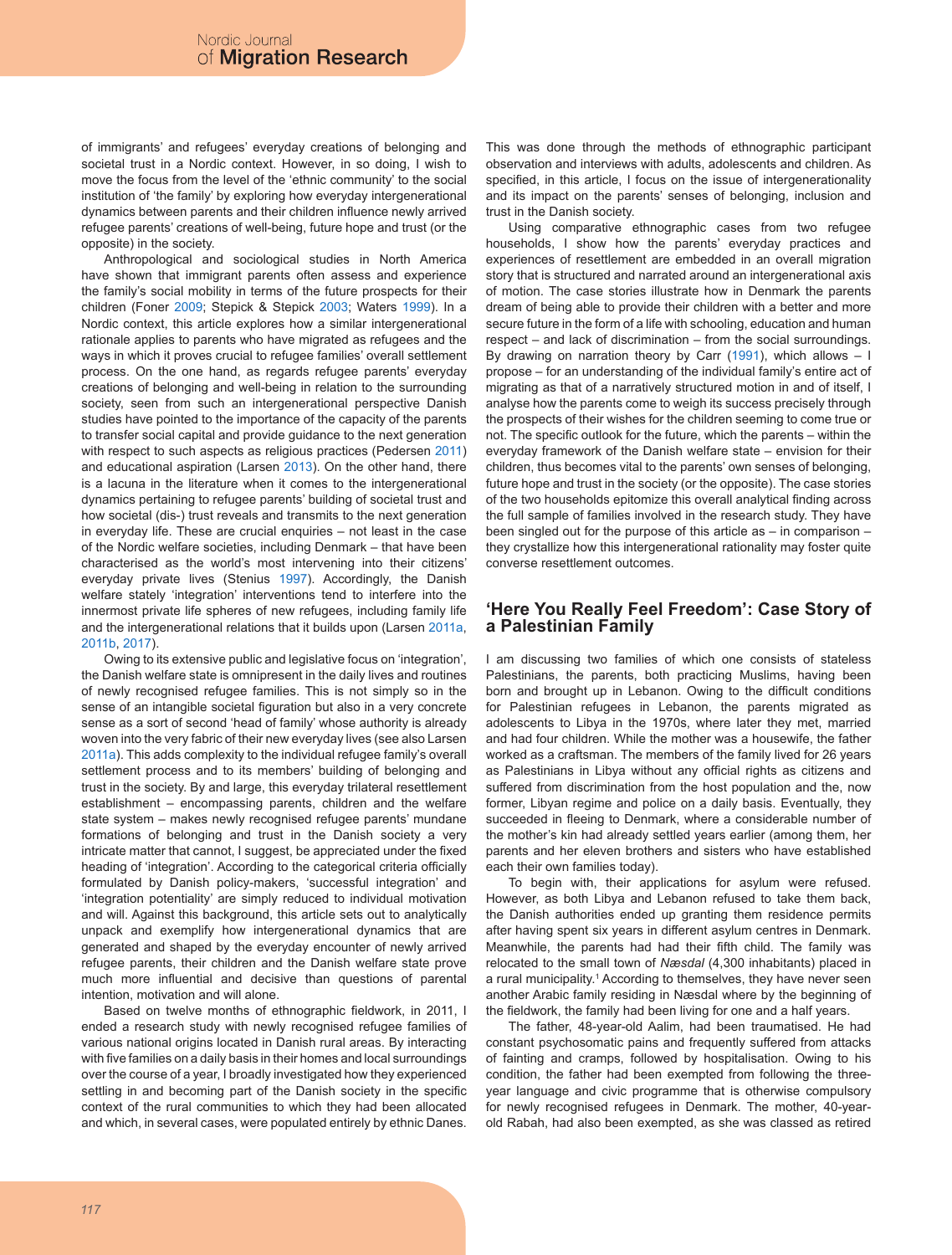through disability. Besides being inflicted with a difficult depression, she suffered from a range of phobia: rain, windy weather, moving outside, driving cars, darkness and being alone. Respectively, the family's five children (Hadia, 24 years; Walid, 23 years; Omar, 16 years; Adina, 13 years; and Fahim, five years) participated in a youth language school in the nearest larger town, an hour's bus ride away, and in the public school and the kindergarten in the Næsdal town itself. The children all spoke Danish well and were in good mental and physical health. Rabah was carrying her sixth child. Daily, both parents complained about pains in their heads and different parts of the body. Most of the day, the father lay in bed or sat on a mattress on the floor of the living room holding his head while chain-smoking cigarettes and drinking coffee, and looked tired and had a grey face.

Before the first visit to the family, I had a meeting with the municipality's only integration social worker. When I asked her if the family knows any Danes in the area, for instance their neighbours, she answered: 'No and I don't think they are interested in getting to know any Danes. The mother just wants to run her own little Palestine at home. And the father just wants to make the mother happy'*.* Some hours later, on my way to the family, the taxi driver turned out to be the chairlady of the Danish Refugee Council's local volunteer reliefworking group in the area and therefore she as well knew of the family. I thus asked her the same question: Whether the Palestinian family knows any local Danes? Firmly she answered: 'No, they are not interested in getting to know Danes at all'.

When entering the Palestinian family's small apartment, my immediate impression of their outward social life was coloured by the words of the chairlady and social worker about the family's 'antisocial' behaviour and lack of interest in their Danish surroundings. To this came my own biased assumptions of their social life inwardly, when I witnessed their existence, as described earlier. In my early field notes, I put down these thoughts: 'What life do they have other than a continuous asylum centre existence completely unchanged by the fact that they have been granted asylum in the meantime'. Now they had spent six years in Danish asylum centres, dreaming of being granted residence permits, and what had they ended up with? A life of trauma, phobias, depression, fainting and cramps, physical pain, social isolation, no local networks and no Danish language skills or prospects of any, as the parents will never participate in either the language school or the labour market.

However, as time went by, I realised that the parents do indeed have a life –according to them, a *good* life. First, in their own words, they have freedom and an inner peace, which they did not have in Libya. Aalim explains:

As a Palestinian refugee, in Libya you are treated as twentieth-class humans. You have no rights and are not respected or regarded as a human. Whenever I left my home, I always carried a fear on my back with me. Libyans kill as easily as putting out a cigarette. Here there is rest! I now feel peace of mind, no matter how far away I am from my home. Here, one really feels freedom.2

Aalim describes how, when arriving home at night, he never knew whether he would find his family sent to prison. Nor do they any longer spend every day living in fear – as in their years in the asylum centres – that the Danish immigration police will send them back to all of that. It seems banal, but still perhaps it can be difficult to grasp fully that freedom from harassment can almost endow life with enough quality in itself. However, the purpose of the parents' daily lives is very much constituted through this sense of freedom and through the knowledge that – because of this freedom – their children now have a future. The latter in many respects constitutes the entire cohesive force of the parents' present-day lives. When I asked Aalim what he had expected of Denmark prior to his arrival, he replied:

I envisaged what you normally do when you move from one country to another. I had a hope that I would be able to build a better future – and improve the living conditions for my family. That is what you wish the most: a future for your children where they can live in peace and feel secure. Such a future they have now been given.

Hence, the envisioned future for their children ascribes meaning to the parents' present everyday lives and thus has an integrating effect, here understood in terms of an inner personal integrity in the form of a sense of existential meaning and coherence in life within one's present surroundings. That is to say, not understood in terms of the politically defined and more outward form of 'integration', which rather refers to the individual contributing to society socially and economically by taking an active part in one's surroundings as a fellow citizen. Still, however, the two levels – the family's personal integrity inwardly and a more civic social 'integration' – are closely interconnected, as shows from what follows.

#### *'We Have Never Met a Hostile Dane'*

As was the case in every family I spent time with during my fieldwork, a range of daily life conditions existed with which the members of the Palestinian family were strongly discontented. For instance, they often expressed their deeply felt lack of the mother's relatives and regretted having been located in an entirely different part of the country, far from them. At times when the father suffered from many attacks or was hospitalised, expressions of this lack intensified. Likewise, the family members complained about their economic pressures in everyday life, caused by the fairly low welfare 'introductory payment' for recognised refugees in Denmark, which by the time amounted to 60 per cent of normal social welfare benefits. Moreover, they felt dissatisfied with the small size of their flat and its overall state of repair. Neither the adults nor the children were reluctant in making me aware of these dissatisfactions, but overall, I never witnessed such conditions being interpreted as a sort of social despising of them as refugees or that – as was the case in relation to other families in the study – they translated into actual mistrust towards 'Denmark', its population or 'the Danish system' as such. On the contrary, the Palestinian family members all showed quite a strong trust on their Danish surroundings and, largely, always talked about them positively.

One evening, for example, when the family and I sat together in the living room having tea, the members of the family, speaking all at once, told me that they had never met a rude or hostile Dane:

Everybody here in town says hello. All places we go we only meet smiles, especially from the elderly. People are friendly. We have never experienced anyone staring disparagingly at us. We have never felt discriminated against by anyone here in Denmark, only by one police officer from the immigration authorities. But except for him, we have never met a hostile Dane. One feels that one is welcome and that they respect you.

Similar spontaneous remarks on Danes and the Danish society were frequently uttered. The mother, Rabah, for instance, one day uttered: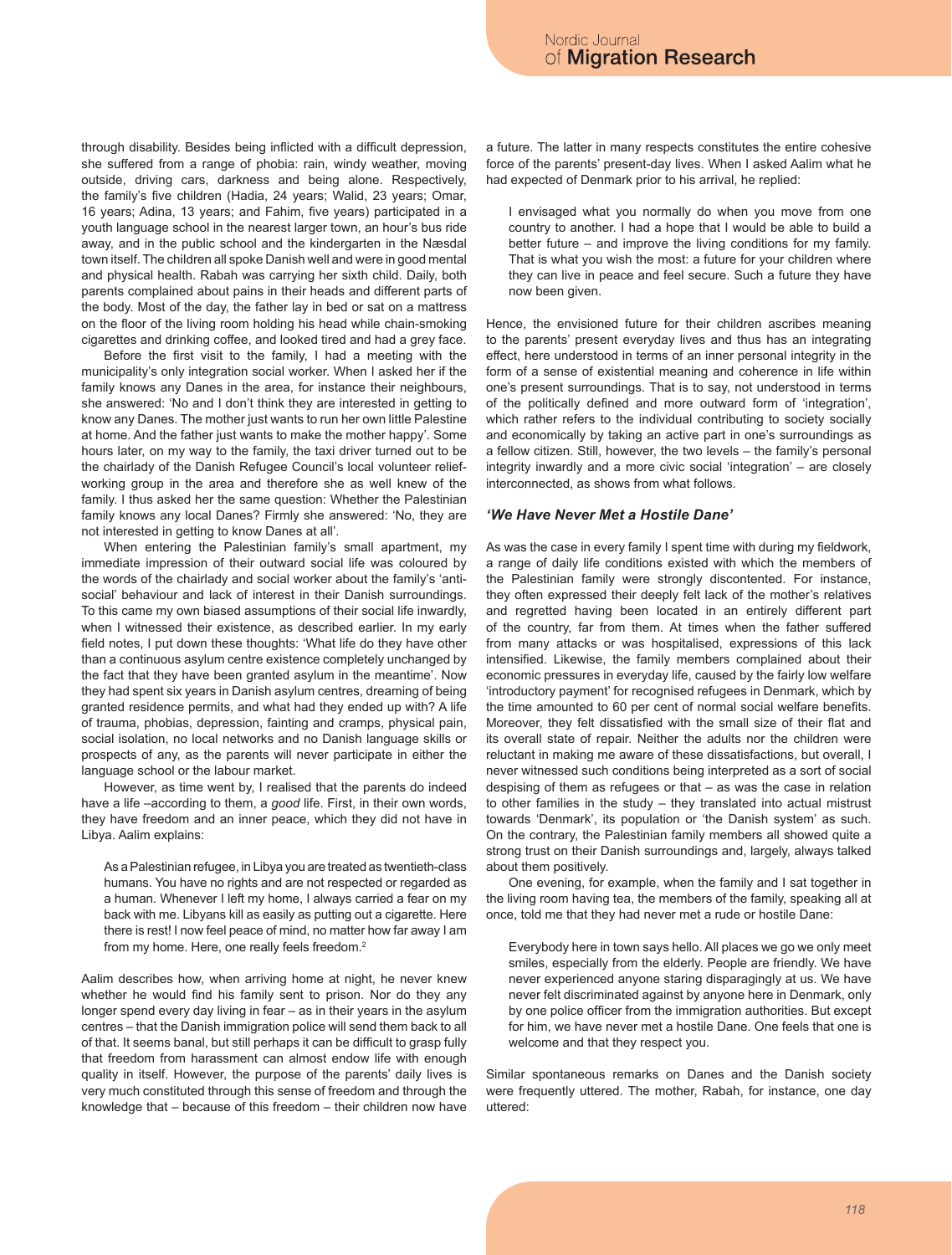In Denmark, you feel that you are a human being with equal rights. You do not feel any differential treatment at all. We are all equal. Ever since we were finally granted asylum, we have not experienced any dissimilarity between the treatment of ourselves and Danes. We thank God for this and hope we can continue to stay here – *Inshallah!* [If God wants].

'We have never met a hostile Dane!' When I heard this remark, it struck me that many Danes in Næsdal would have no idea how positively the family thinks about them. Conversely, the family itself has no idea how antisocial many in town might think of them, including the integration social worker and the chairlady of the local volunteer refugee relief-working group, understanding the family as 'just wanting to run their own little Palestine', as the former put it.

While not only the adult members of this family but also their children and adolescents were very positively disposed towards the Danish society, in accordance with a purely political approach to 'integration', however, the parents could be said to be relatively 'non-integrated' into the Danish society. This is measured in parameters such as financial selfsupport, participation in the labour market, Danish language skills and social interaction with Danes, which in themselves constitute four of the seven governmentally formulated criteria for the 'successful integration' of immigrants and refugees, and none of which the Palestinian parents will come to fulfil.<sup>3</sup> However, the parents nonetheless experienced that their children now had a future, and out of this experience, through an intergenerational rationale, a sense of meaning and coherence in life was generated. Precisely, out of this sense of personal integrity – the experience of life making sense and having value – the parents, in spite of severe physical and mental health conditions, acquired the personal resources to feel trust and be positively disposed towards the Danish society, values that recognizably in daily life they transmitted to their children. The Palestinian parents' sense of personal *integrity* in their lives, on the one hand, and societal *'integration'* in a more political sense, on the other hand, thus cannot be separated when considered from a wider intergenerational perspective.

## **'Our Children Will Grow Very Stubborn Here': Case Story of a Sudanese Family**

The second family that I discuss is the Christian Sudanese family originating from southern Sudan who had lived for the past 20 years in a United Nations (UN) refugee camp in northern Uganda. The mother was a housewife, while the father worked as a teacher's assistant at the local school in the refugee camp. Eventually, a Danish ministerial delegation selected the parents to come to Denmark as UN-quota refugees together with their three youngest children, aged 22, 16 and nine years.4 Upon arrival in Denmark, they were relocated directly to the same rural municipality as the Palestinian family, although in the small village of *Fuglestrup* (500 residents). By the beginning of fieldwork, they had been in Denmark for seven months. The children aged 16 and nine years, Barbara and Ivan, respectively, attended the public school in the town of Næsdal, where – together with two of the Palestinian family's children – they were the only pupils with refugee backgrounds. Rachel, 22-year old, had two small children, who attended the local kindergarten in the village of Fuglestrup itself. The family and the eldest daughter, Rachel, lived on separate floors in a large house on the main road passing through the village, where the family members were the only refugees.

Seen from the perspective of Danish political criteria for 'successful integration', the family can be regarded as more 'integrationable' than the Palestinian family: The parents, 44-yearold Emmanuel and 42-year-old Miranda, were in good health. Both parents and Rachel followed the obligatory three-year language and civic programme for adult refugees in the nearest large town, which was one and a half hours bus drive away. Both parents wished to get jobs soon to enable them to support themselves, and they regretted not knowing any residents in the village. The parents participated with pleasure in all events that took place together with Danes (such as Christmas bazaars or trips to the zoo), arranged by the local volunteer refugee relief-working group. In other words, to begin with, the parents displayed a strong dedication to 'integrate' in terms of Danish skills and education, employment, economic independence and contact with Danes, which constitute no less than four of the before mentioned seven governmental criteria for 'successful integration' (see note 3). However, having spent some time together with the family, I found that gradually its adult members became more and more sceptical about having to live their lives in Denmark. They felt an enormous loss at having left their earlier ways and practices of living, and they had a hard time in general finding their feet in their new Danish surroundings.

#### *'Africans Listen by Beating'*

The lack of feeling at ease among the adult members of the Sudanese family was due to several coexisting factors. One such factor is that they were not surrounded by any established kinsmen in Denmark who could act as trusted social and cultural mediators, partly to introduce them as newcomers to local cultural values and everyday routines, and show them how to navigate in relation to these in order to avoid conflicts with their surrounding professional and civic contacts (Larsen 2011a) and partly to contribute to their building of personal trust, generally in the Danish welfare system as such (ibid). Other factors are that, due to Danish immigration laws, they could not be reunited in Denmark with family members they longed for, in addition to finding themselves in a scrape caused by not being able to live up to the expectations of remittances expressed by relatives left behind in the Ugandan refugee camp. However, the single factor that has had the greatest negative impact on the belief of the adult family members in a good and auspicious future for the family in Denmark was the difference in everyday child-raising routines or more precisely the differing perceptions of which methods of raising children generate and do not generate a respectable and harmonious adult individual. This is illustrated by the following extract from a conversation with the eldest daughter, Rachel, the mother of five-year-old Andreas and three-year-old Sam:

This law that you cannot hit your children if they do something wrong, it's not a good law, because in Uganda … I mean, Africans listen by beating! Beating is not killing. You want him to become a good person – so you beat him so that he can listen to what he has done wrong! The child will not die. But here, if I beat them, Andreas will go and tell them in the kindergarten that 'Oh, I was beaten yesterday'. Once he did that, and when I went to the kindergarten, the teacher said that if I beat Andreas again, they will come and collect him and Sam and they will take them to another place. But if a child is doing a wrong thing, and if he is not being punished, the child will grow *bad.* Hm! These Danish people … their children will grow not good. My children will grow very very stubborn here, and they will not listen *anything* if they grow here … If they reach, let's say, 15 years in Denmark, I don't know whether these children will be good persons.<sup>5</sup>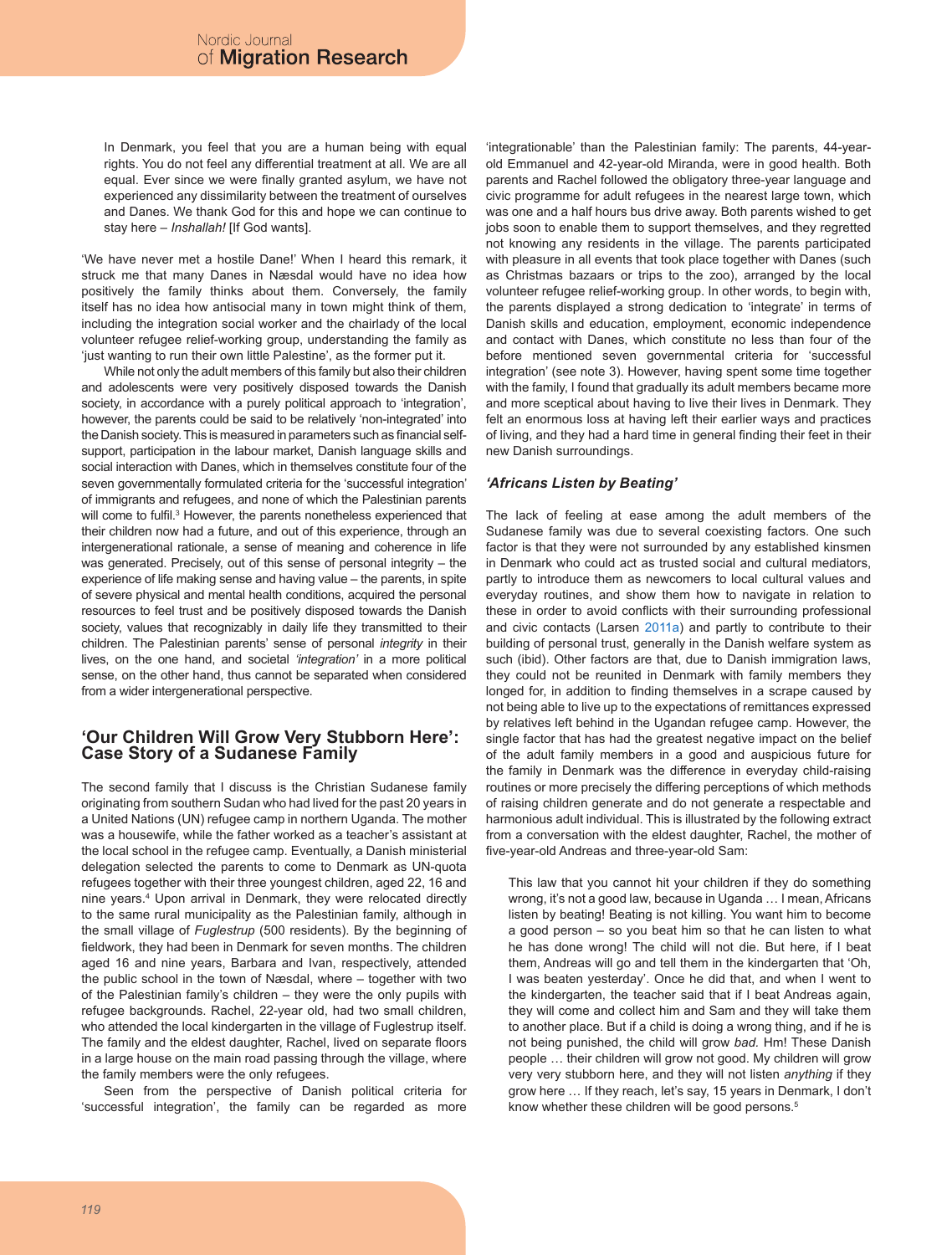As a mother, Rachel was convinced that the framework within which she was expected to raise her children in Denmark – the legal prohibition on hitting them – will in itself destroy her children (i.e. 'they will grow bad', 'they will grow not good', 'they will grow very stubborn', 'they will not become good persons'). The following remark by Miranda – Rachel's, Barbara's and Ivan's mother – further illustrates this reasoning. I should stress that the question she is answering was not posed to her in any context related to child raising:

Ego: What hopes do you have regarding your children's future in Denmark?

Miranda: I have lost all hope. You see, when we came here the social worker told us that it is not like in Africa, where the parents are in charge. Here the children are also in charge, and you are not allowed to punish them if they do wrong. So I have lost all hope in the future. My children will become troublemakers. I have no hope left for them.

The father, Emmanuel, expressed his worries as well. He explained to me that without being able to physically discipline his children, he severely feared that they would just grow up fooling around, skipping schooling and education, which would result in them being unemployed and, hence, being 'worth nothing', as he puts it, in the eyes of other people.

As has appeared, the adult family members felt great unease and insecurity in reconciling themselves to the non-physical techniques of raising and disciplining children that their professional surroundings (the local integration social worker, school teachers, kindergarten staff, etc.) sought to make them acquire through a reformation of their whole understanding of the parent–child relation, which led to the family finding itself under close surveillance from local child welfare authorities (see also Larsen 2011a). Following from this, simply, the parents experienced a massive loss of authority and control and felt as having lost their children to a surrounding unfamiliar world. As Emmanuel expressed it: 'It is no longer in my hands what is going to happen to my children – they now belong to the Danish welfare state, not to me.'

In short, the parents were convinced that their children would encounter great problems in the future and end up ill-mannered as 'troublemakers' and 'bad persons' if they continued growing up in a society where physical punishment is illegal (see also Ong 2003; Suarez-Orozco & Suarez-Orozco 2001; Waters 1999). For Emmanuel, Miranda and Rachel, this conviction seemed to erode the entire basis of their being able to imagine a good and auspicious future for their family within their new country (i.e. 'I have lost all hope'). This results from the fact that this entire basis for imagining such a future is precisely grounded in an intergenerational rationality, causing the success of the whole act of migrating to be assessed very much in terms of the prospects of the next generation growing up to be morally respectable individuals who function well in the society.

#### **'A Future for the Children Is What You Wish the Most': the Parental Manoeuvring between Past Lives, Present Meaning and Future Visions**

In 2005, the then Conservative Liberal government made an amendment to the Danish immigration law, which has since applied throughout shifting governments. With regard to Denmark's annual reception of UN-quota refugees from around the world, this amendment implied that in future, such selections not simply should the need of protection be taken into account but now too the socalled 'integration potential' of the individual refugees and refugee families. Among other factors, such as education, work experience and language qualifications, this potential is assessed in terms of whether the specific refugee has shown 'motivation, vigour, initiative and strength of will' ['*motivation*, *handlekraft, initiativ og fremdrift*'], measured, for instance, through his or her daily activities in the UN refugee camp.<sup>6</sup> Whereas the before mentioned seven criteria for 'successful integration' suggest that an integration process is already in progress, so to speak, through these selection criteria for quota refugees, grounded in 'integration potential', the imperative was now to estimate *future* integration processes that have still not yet begun at the time of the assessment.

Contrary to the Palestinian family, who came to Denmark as asylum seekers, the Sudanese family, as UN-quota refugees, were precisely selected for transfer to Denmark based on such an assessment of the family's potential for future 'integration'. However, feeling severely unease with Danish norms and core values of raising children, the Sudanese parents found it difficult living up to the story that they were expected to be a part of – the story of the refugee family with great 'integration' potentials. In other words, they have had difficulties in fulfilling what was expected of them by the Danish welfare state.

In contrast, the Palestinian parents were faced with better chances of fitting in with the story that they had been inscribed into by the Danish welfare state: Through their official certification as persons on disability retirement, they can be said to have been given a sort of acknowledgement, respect and right: the right to be ill, so to speak. In other words, they can live up to what is expected of them from the Danish welfare state. In this way, their children are not – as in the Sudanese family – witnessing their parents insisting on or fighting for a specific narrative at the same time as they are inscribed into a completely different and conflicting narrative by the professional welfare workers surrounding them (such as the staffs at Sudanese Rachel's sons' kindergarten). The Palestinian children do not, then, like the Sudanese children, experience their parents losing face and authority (internally in the family and in the face of their local professional surroundings). While the Sudanese parents, as shown, exactly felt such *loss* of parental authority, control and respectability, the contrary can be said to be the case for the Palestinian parents. Having lived for the past 26 years a life of daily discrimination in Libya without enjoying fundamental respect as humans or basic civil rights, as shown, the parents are now in many ways experiencing an *increase* in their authority, control and respectability. Thus, in brief, it can be said that while the Sudanese parents experience their position as parents as being undermined, the Palestinian parents are rather being accorded such a position.

Yet, in order to further unpack the intergenerational rationality and its essentiality to the families' resettlement and habituation process in the Danish society, I suggest a closer analysis of the families' overall migration narratives. What significance does the intergenerationality as a focal point for action and experience hold in this migration narrative, in regard to both present-day life and future dreams and plans? What are the contextual repercussions of the past to this projected future, whether the personal expectations of migrating are met or not?

#### *The Migration Story and Its Intergenerational Pivot*

Within anthropology, as a relational term, 'generation' captures both genealogical relations of kinship internally in a family and a societystructuring principle that refers to different social categories of individuals (such as 'adults', 'children' and 'adolescents'), extending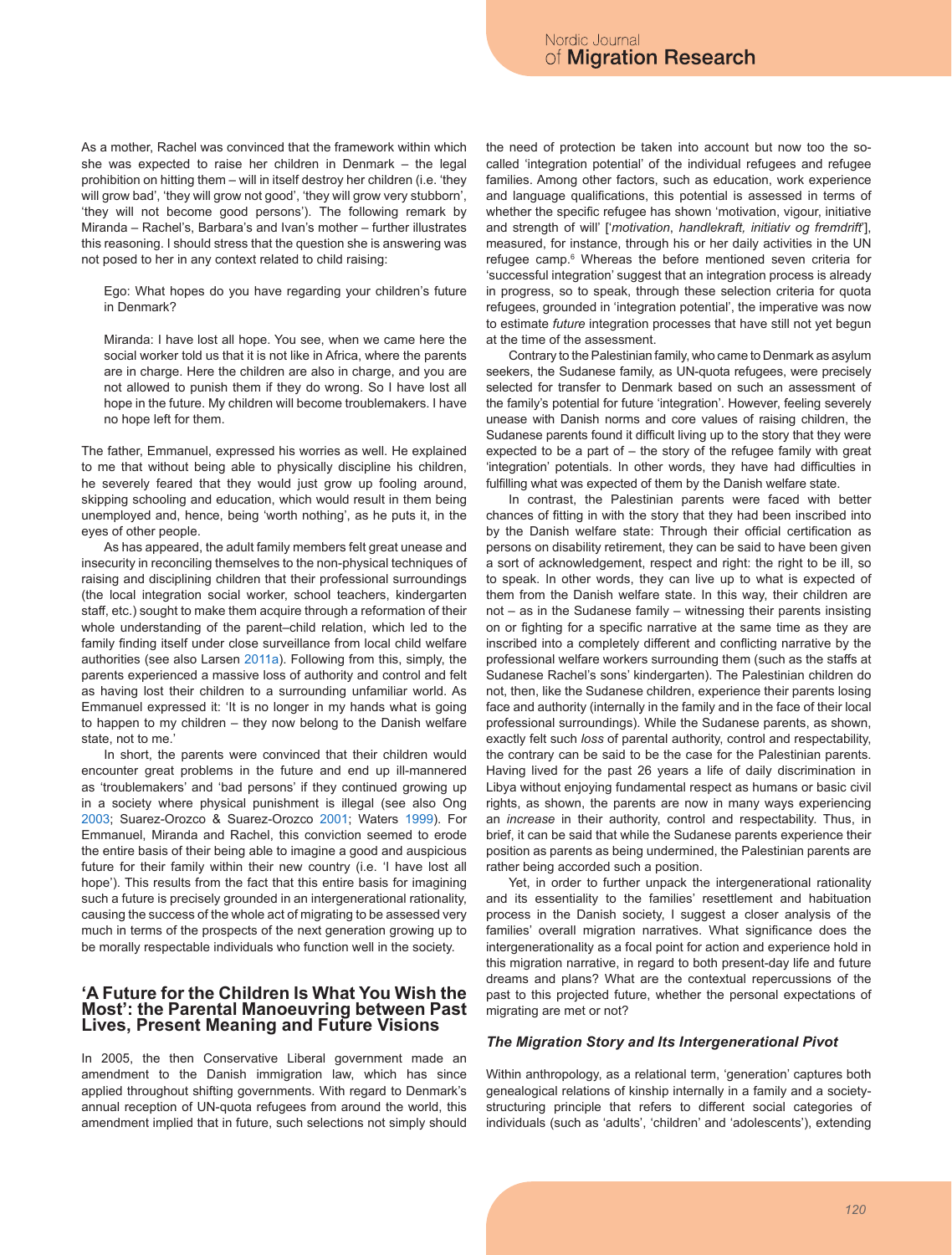beyond specific kinship relations. So far, I have shed light on a series of such relational aspects of the ethnographic material. Generation, though, is as much a temporal as a relational term, greatly being about connections and contrasts in a temporal perspective (Whyte, Erdmute & van der Geest 2008). At this instant, adopting a narrative perspective, I shall therefore examine some of the case stories' more temporal aspects.

As, amongst others, the philosopher Carr (1991) has pointed out, the temporal structure of narrations is marked by its simultaneously retrospective and forward-looking point of view, where past, present and future melt together, as it were, in a single event, action or experience. Hence, essential to the narration is that it takes shape through a particular – albeit all the time moving – point of view, from which a series of events is related to a larger whole. With regard to this unendingly, consecutive organizing of actions and experiences, to the individual the narration thus has a central function in terms of the creation of existential meaning and coherence. However, as Carr (ibid: 31) states, while quite a lot of theoretical work exists regarding the relation between narration and human experience, the narrative structure relating to human action has generally been the subject of much less attention.

Looking at the families' overall acts of migration as such human actions embedded in a narrative structure, at this level, the entire governing plot of the Sudanese parents' overall migration story can be said to have broken down, the intergenerational connection having played a decisive role in this breakdown: the parents could not find any meaning in a future life for their children in Denmark and thus neither for themselves. Unable to create existential meaning within their new societal surroundings, the entire cohesive force of the Sudanese parents' present-day lives seems to break down (i.e. 'I have lost all hope'). This is because the future horizon, which the parents see ahead of themselves in Denmark (where they are convinced that their children will grow into 'troublemakers' and 'bad persons') suddenly, and against their expectations, proves to converge with what they escaped from: wretchedness and distress. Thus, the 'beginning' and 'end' coincide in a circular motion that brings about a state of, in a way, 'being trapped in time'. The family's overall migration story has become cyclical, leading back to nowhere else than where they came from: hell, according to themselves. The overall story of the raising of their children into morally respectable persons within a new and promising land essentially broke down and instead turned into the sad story of a loss of all hope of being able to raise their children as harmonious well-functioning persons and ultimately a story of losing all hope for the future.

While the entire plot of the Sudanese family's overall migration story broke down, the case with respect to the Palestinian family members is quite different. For their part, largely they have succeeded in creating a general sense of meaning, trust and future hope in relation to their present-day lives in Denmark. This has taken place through the same intergenerational logic as for the Sudanese family, despite the differing outcomes. In contrast to life in Libya, the Palestinian parents have a perception that, within the framework of the Danish welfare society, their children will develop into morally respectable persons who function well, enjoying education, human respect and a lack of discrimination (a vision of the future their children share). In the formation of this positive outlook towards their present and future life in Denmark, the past as a life context plays a crucial role. The following is an excerpt from a conversation with the mother Rabah:

No matter where we go, we can never forget what we have been experiencing in Libya. My oldest daughter, Hadia, used to be one of the best pupils in her school class in Libya, but, as we were refugees, they always gave her a fail mark, and good marks to the Libyan girls. But here in Denmark, when they see a wellmannered pupil who has the will to learn, then they help and support my children. I can see the difference between Libya and Denmark very well. Just try to imagine: even though we lived in another Arab country [Libya], we have never before experienced being accepted as we are in Denmark. When you regard the divergent treatments here and there, you thank God that you are here and not there. *Alhamdulillah!* [Thank God!].

With respect to present well-being and future orientation, in relation to the Sudanese family, the past as a reinterpreted life context plays an equally essential but rather divergent role. During my fieldwork, I observed how, as the parents' expectations of a better future for their children in Denmark were disappointed and as their overall migration story thus broke down, gradually they began reinterpreting their previous existence in Uganda and ascribing new meanings to it. Life in Uganda was now longed for with strong feelings and was itself turned into the solution to the otherwise miserable life horizon in Denmark, and a burning desire thus arose among the adult family members to return. The following example is from a conversation with Rachel, the mother of young Andreas and Sam:

I use to dream that I go back to Africa. In Uganda, even though you stay starving from morning up till sunset, you are feeling okay, because you are meeting and laughing with a lot of people. When I finish this first three years, I really want to go back. There, you live well and enjoy life. I will just go there, live, and get a small job. Because that is what Africa is about: to live fair and to talk and laugh with people. [Her own mother, Miranda, adds:] I miss Africa very much. It pains me so much living here that I think that if I could just *walk* to Uganda, I would do it right away. The only reason why I don't go back is that I don't have money for an airplane ticket and that I can't walk there on my feet.

Through what Carr (1991: 62) describes as 'the forward-backward grasp of the narrative act', the Sudanese parents, so to speak, changed the story's beginning (the past) in order to be able to change its ending (the future). The parents hereby inscribed into their story the act of returning as merely an 'intervening step' on the road to the realisation of the (still same) overall goal of action: a bright and auspicious future. The essential here, of course, is not whether this future return will assume the character of physical reality or not, but – as a horizon embedded in the lived present – that it is part of the parents' existential reality. Even though the Sudanese parents, as Miranda puts it, 'have lost all hope' of a bright future in Denmark for their children (and thereby also for themselves), this state of nonmeaning and non-coherence in the present life still does not lead to an end of action: Rather than ceasing to act (here understood as the agency that lies in the individual's continuous attempt to create existential meaning and coherence in life), instead the Sudanese parents actively redirect the projected future of the narration by returning to its beginning, so to say, and thus changing the past.

## **Conclusions**

Based on ethnographic case studies deriving from two different newly recognised refugee families, in this article, I have dealt with the ways in which the parents' dreams and wishes for a better future in Denmark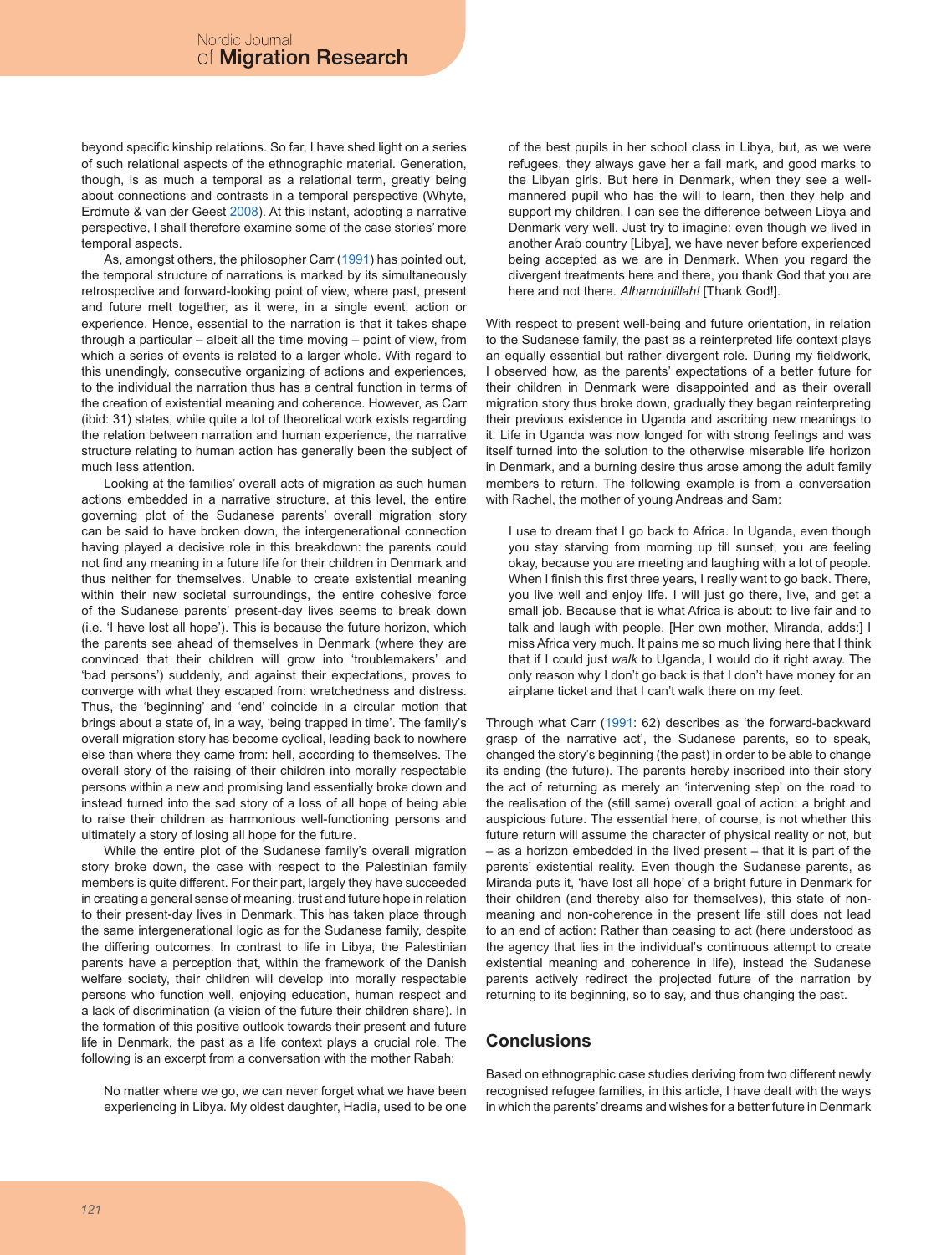essentially translate into everyday life through an intergenerational logic. With regard to the sense of existential meaning and coherence in life, which the parents must continuously strive to create within their new Danish surroundings, the generational dynamic between parents and children thus proves the most decisive relational matter I find in my research material. However, whereas the practice of an intergenerational rationality in the case of the Palestinian parents gave rise to the creation of a sense of belonging and trust in the Danish society, and here through a founding of meaning, coherence and future hope in relation to their present-day existence, the outcome of the same intergenerational logic proved quite the opposite in the case of the Sudanese parents.

As shown, for the Palestinian parents, their previous existence in Libya takes shape as a sort of *background* out of which they assess the quality of their present and future lives in Denmark. For the Sudanese parents' future orientation, it is rather that the past in Africa comes to take shape as the *foreground* – a longed for and distant place in time to which they dream about returning. This difference is of vital importance to the refugee parents' overall ability to settle in well and make themselves at home in the Danish society, because such developing of a sense of belonging requires – the analysis has suggested – that the parents' 'narrative' future lies in Denmark, meaning that they are able to see ahead of themselves a meaningful future for their children within the everyday framework of the Danish welfare society.

Such vital intergenerational dynamics, generated by the mundane encounter of refugee parents, their children and the Danish welfare state, are not easily condensed within politically formulated categorical 'integration' criteria. For example, those parents – measured through their 'motivation', 'initiative' and 'will' – who, in a UN refugee camp in another corner of the world, may show 'integration potential' (and who are therefore also thought later on to be able to reach a 'successful integration') are not necessarily the same parents who in Denmark succeed in creating meaning in life and trust in the society. As for this, the intergenerational dynamics being brought to life when a refugee family has to settle down in a new and unfamiliar society are way too individual, complex and unpredictable, besides having a fundamental impact on the overall settlement process reaching far beyond what can ever be captured politically by way of a fixed categorical apparatus of understanding. When it comes to newly recognised refugee parents' future orientations and desires for social inclusion into their host societies, intergenerational dynamic forces thus prove much more decisive than questions of parental intention, motivation and will alone, as otherwise so frequently underlined in public and political debates and in Denmark not least concretised in the many clear-cut criteria officially formulated by policy-makers, for

#### instance as to what regards 'successful integration' and the selection of UN-quota refugees on the grounds of 'integration potential'.

**Birgitte Romme Larsen** has a PhD degree from the Department of Anthropology, University of Copenhagen, and is currently a postdoctoral fellow at The Saxo Institute, Centre for Advanced Migration Studies, University of Copenhagen. Her ethnographic fields of study are local migratory outcomes and the Scandinavian welfare society, where her main research interests concern dynamics of neighbourliness, negotiations of everyday routines and interactions of social inclusion, exclusion and belonging pertaining to the mundane encounter between refugees and asylum seekers and local inhabitants in rural areas of Denmark.

## **Notes**

- 1. For ethical reasons, all names of places and interlocutors are pseudonyms, just as certain location-wise and personal details have been blurred.
- 2. Quotations from Aalim stem from recorded interviews by way of an Arabic–Danish interpreter. In other instances, statements from the Palestinian parents derive from written down everyday dialogues, the family's adolescents having been explaining among us. In every case, all dialogues with the parents have been translated from Danish.
- 3. The 'seven criteria for successful integration' formulated by the national Think Tank on Integration that worked under the Danish Conservative Liberal government in power from 2001 to 2011 – constitute: 1) Danish skills and education, 2) employment, 3) economic independence, 4) lack of discrimination, 5) contact between foreigners and Danes, 6) participation in political life and 7) fundamental Danish values and norms (The Think Tank on Integration in Denmark 2001).
- 4. Since 1989, each year, Denmark has been resettling 500 'UN-quota refugees' from around the world, selected by a Danish ministerial delegation. In 2016, the Danish government announced a halt for an indefinite period. In comparison, in 2016, Norway and Sweden resettled approximately 3,000 and 2,000 UN-quota refugees, respectively.
- 5. Quotations from the Sudanese parents stem from recorded interviews conducted in English.
- 6. Earlier Head of Office at the Danish Immigration Service (*Udlændingeservice*) on the radio program *Orientering*, 1 March 2006, the Danish Broadcasting Corporation, Channel 1 (*Danmarks Radio, P1*).

## **References**

- Carr, D 1991, *Time, narrative, and history*, Indiana University Press, Bloomington.
- Foner, N (ed.) 2009, *Across generations: immigrant families in America*, New York University Press, New York.
- Grillo, RD 2003, 'Cultural essentialism and cultural anxiety', *Anthropological Theory*, vol. 3, no. 2, pp. 157-173, DOI:10.1177 /1463499603003002002.
- Hervik, P 2011, *The annoying difference: the emergence of Danish neonationalism, neoracism, and populism in the post-1989 world*, Berghahn Books, New York.
- Jenkins, R 2012, *Being Danish: paradoxes of identity in everyday life*, Museum Tusculanum Press, Copenhagen.
- Jöhncke, S 2011, 'Integrating Denmark: the welfare state as a national(ist) accomplishment', in *The question of integration: immigration, exclusion and the Danish welfare state*, eds KF Olwig & K Paerregaard, Cambridge Scholars Publishing, Cambridge, pp. 30-53.
- Larsen, BR 2011a, 'Becoming part of welfare Scandinavia: integration through the spatial dispersal of newly arrived refugees', *Journal of Ethnic and Migration Studies*, vol. 37, no. 2, pp. 333-350, DO I:10.1080/1369183X.2011.521337.
- Larsen, BR 2011b, 'Drawing back the curtains: the role of domestic space in the social inclusion and exclusion of refugees in rural Denmark', *Social Analysis*, vol. 55, no. 2, pp. 142-158, DOI:10.3167/sa.2011.550208.